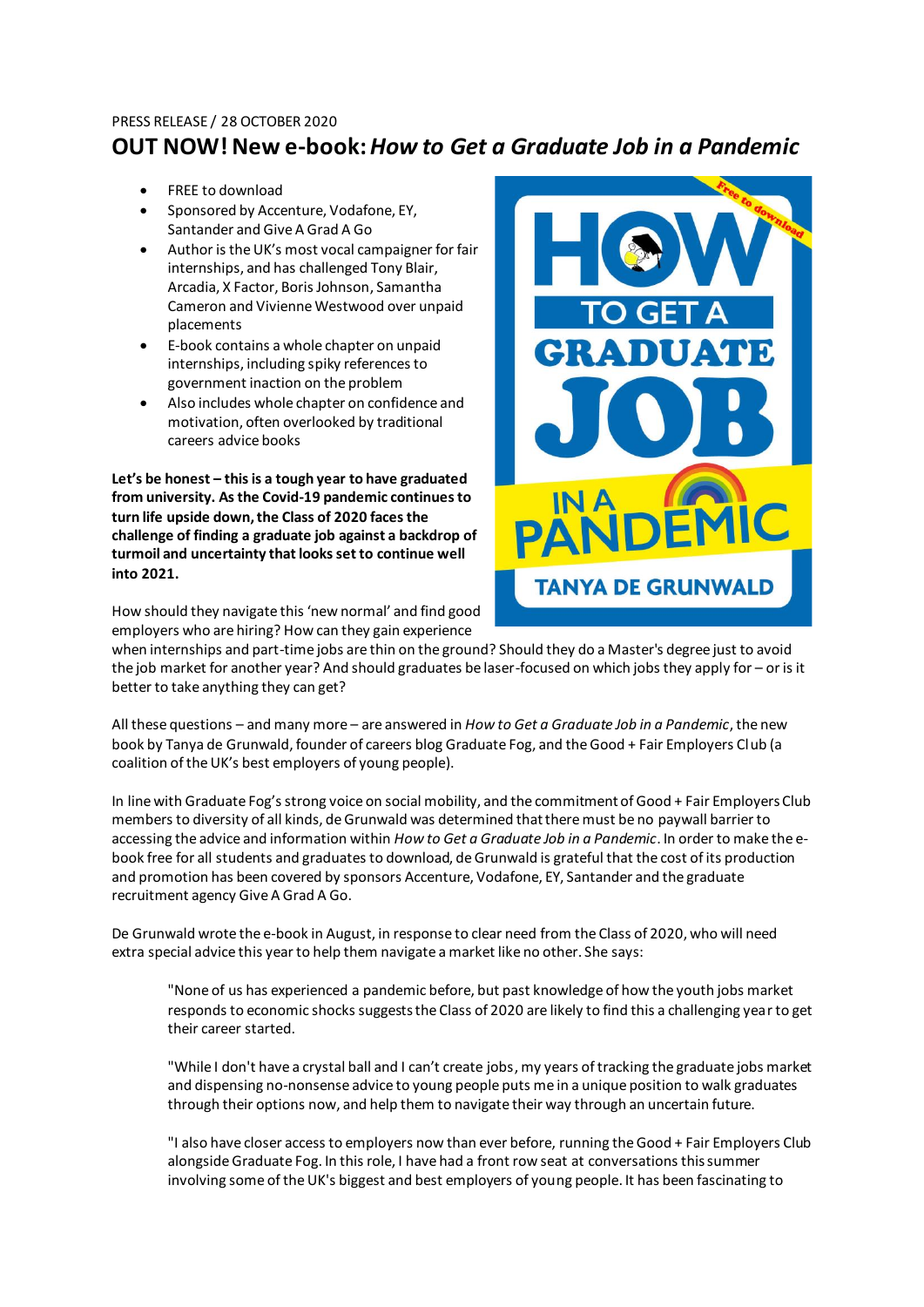view the crisis from their perspective – and heart-warming to hear that they are still keen to hire as many young people as they possibly can, from a broad range of backgrounds.

"I am so grateful that four of our club members – Accenture, Vodafone, EY and Santander – were able to find the funds to sponsor the book, especially as I didn't give them much time! Thanks also to graduate recruitment agency Give A Grad A Go for their support. I have always loved the way they take as much pride in offering a kind and respectful candidate experience to young people as they do in offering a professional service to their clients.

"These are very uncertain times, but graduates should take heart that good employers will continue to value their contribution and are rooting for them to succeed. Perhaps surprisingly, there is a lot of positive news in the book, and I can reveal that there is good reason to think that the outlook may not be as bad as graduates think."

## **NOTES TO EDITORS:**

- The 126-page e-book is available to download at GraduateFog.co.uk.
- *How to Get a Graduate Job in a Pandemic* is the latest in a series of topical careers advice bibles by de Grunwald, whose previous titles include *How to Get a Graduate Job in a Recession* and *How to Get a Graduate Job Now*.
- The e-book contains advice boxes from all five sponsors, plus representatives from Rate My Placement, the Social Mobility Foundation and disability specialists MyPlus Students' Club.
- Tanya de Grunwald is a renowned campaigner for fair pay and good jobs for young people. Best known for challenging employers over unpaid internships (scalps include Simon Cowell, Phillip Green, Boris Johnson, Tony Blair and Vivienne Westwood), she is regularl[y quoted in the press](http://bit.ly/tKAmN7) as an expert in graduate jobs and internships by outlets including the BBC, Guardian, Telegraph, Financial Times, Daily Mail, Channel 4 News and TIME. Graduate Fog celebrated its first decade this year, having launched in April 2010.
- *How to Get a Graduate Job in a Pandemic* has already been mentioned in th[e Guardian](https://bit.ly/3lzsjEm) (August 2020)
- Th[e Good + Fair Employers Club](http://bit.ly/2JvP2Rb) includes 17 big-name employers, including Accenture, Vodafone, EY, Santander, Google, Channel 4, Ogilvy, BT, AstraZeneca and Royal Mail. Upon joining, all members are asked to agree to a list of promises including paying their interns, recruiting a diverse range of graduates from a wide variety of universities, and replying to every application they receive.

#### **QUOTES FROM SPONSORS:**

"We know the market is really tough right now and students and graduates need all the help they can get to navigate this challenging landscape. At Accenture we're passionate about hiring early talent based on potential rather than polish or past performance, so we love the idea of supporting a book that helps all students and graduates to identify the full range of their strengths and skills, so they can show employers how much they have to offer. When you are job hunting, it's important to keep reminding yourself that you can be successful regardless of how your career journey begins." **Joan Moore, Head of Early Talent Recruitment, Accenture**

"Here at Vodafone, our vision is to create the future, and our youth programmes bring passion, energy and an opportunity to shape tomorrow's world. Covid-19 has fundamentally changed the employment landscape and while its full impact is not yet clear, we are proud that we are continuing to hire and develop young people, and even increasing our numbers for next year. Supporting young people at this time is the right thing to do and we want to be at the forefront of setting up students for success. We're proud to support *How to Get a Graduate Job in a Pandemic* as it's vital that such valuable advice is available to everyone." **Becky Farmer, Graduates and Interns Programme Lead, Vodafone**

"It's an obvious thing to state, but early talent is our future – it's as simple as that. If we don't invest in young people's capability, skills, knowledge, wellbeing and confidence, how can we progress as an economy or indeed as a society? As an employer of a significant number of students and receiving interest from many thousands of applicants every year, we have a duty of care to do everything we can to support young people in their development. No-one knows the long-term impacts of Covid-19 on the labour market, but I suspect we